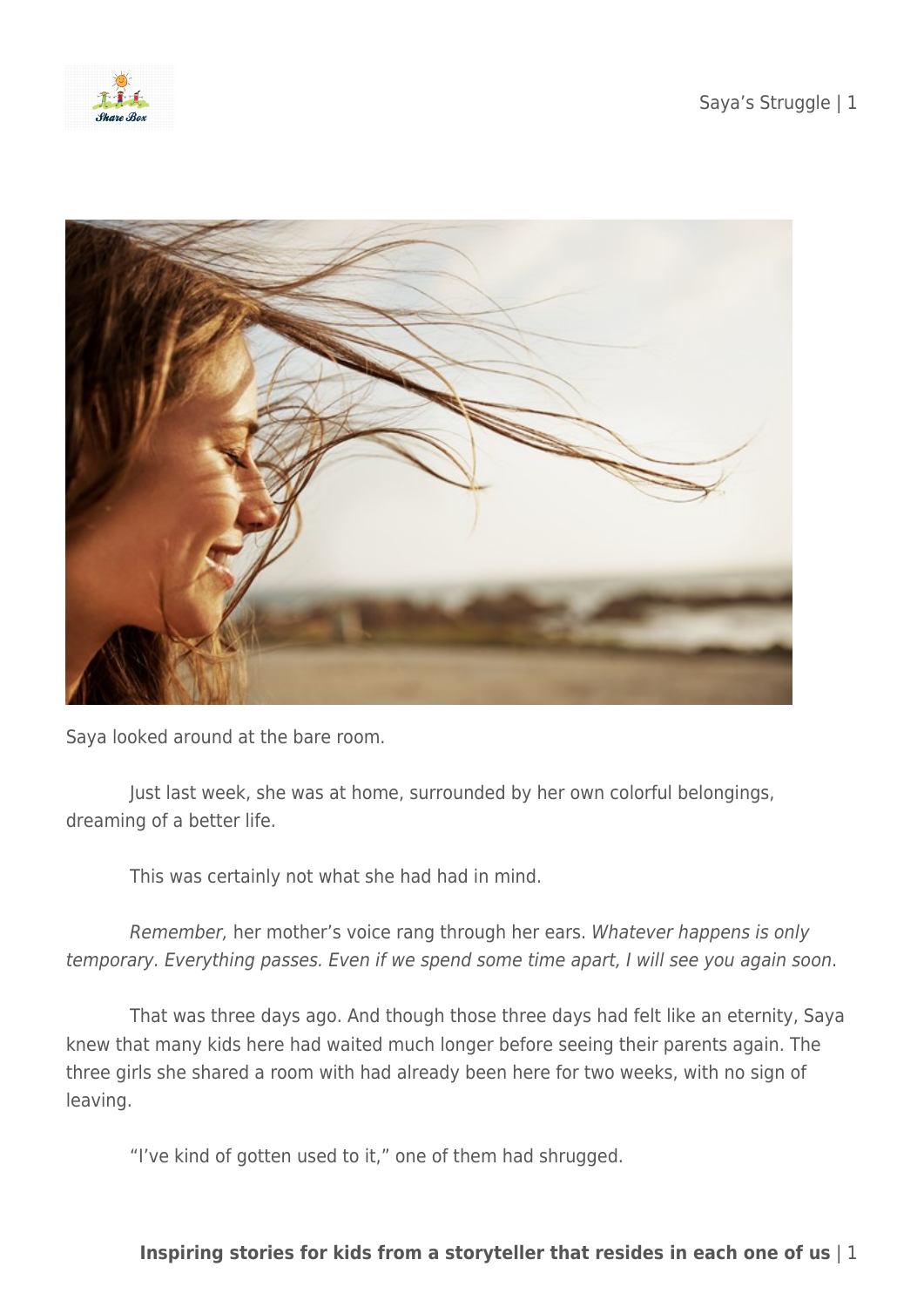

"I haven't," another said. "And I don't think I will. Does that make me…weak?"

 "Of course not," Saya said immediately. "My mom always said that people react to tough situations differently. No way is right, and no way is wrong, either."

"How do you feel, Saya?" they had asked her.

 She tried her best to explain her feelings. "Sometimes…I feel numb. Other times I feel so sad, I feel an actual pain in my chest. And then, sometimes, I feel…hopeful. Only for a bit, though," she admitted. "I don't see how I am ever going to get out of here."

 Don't say that, her mother's voice came again. You are your own hope. If you give up hope, how can you expect it to not give up on you?

 What was her mother really saying now, she wondered, now that they were stuck, and separated, and powerless?

 Saya chuckled despite herself. She would still be hopeful, she knew. Probably sharing recipes and stories with her roommates, and making plans for when they got out. Never if. Always when.

 Still, weeks passed. Saya counted the days on a scrap of paper, making tallies for each day that passed. Six. Then ten. Then fourteen.

On the fifteenth day of living in the cold, bare room, a knock came on the door.

Saya opened it to a man holding a piece of paper. He read off of it.

"Saya?" he said.

"Yes," Saya answered, "that's me."

"Come with me. Bring your things."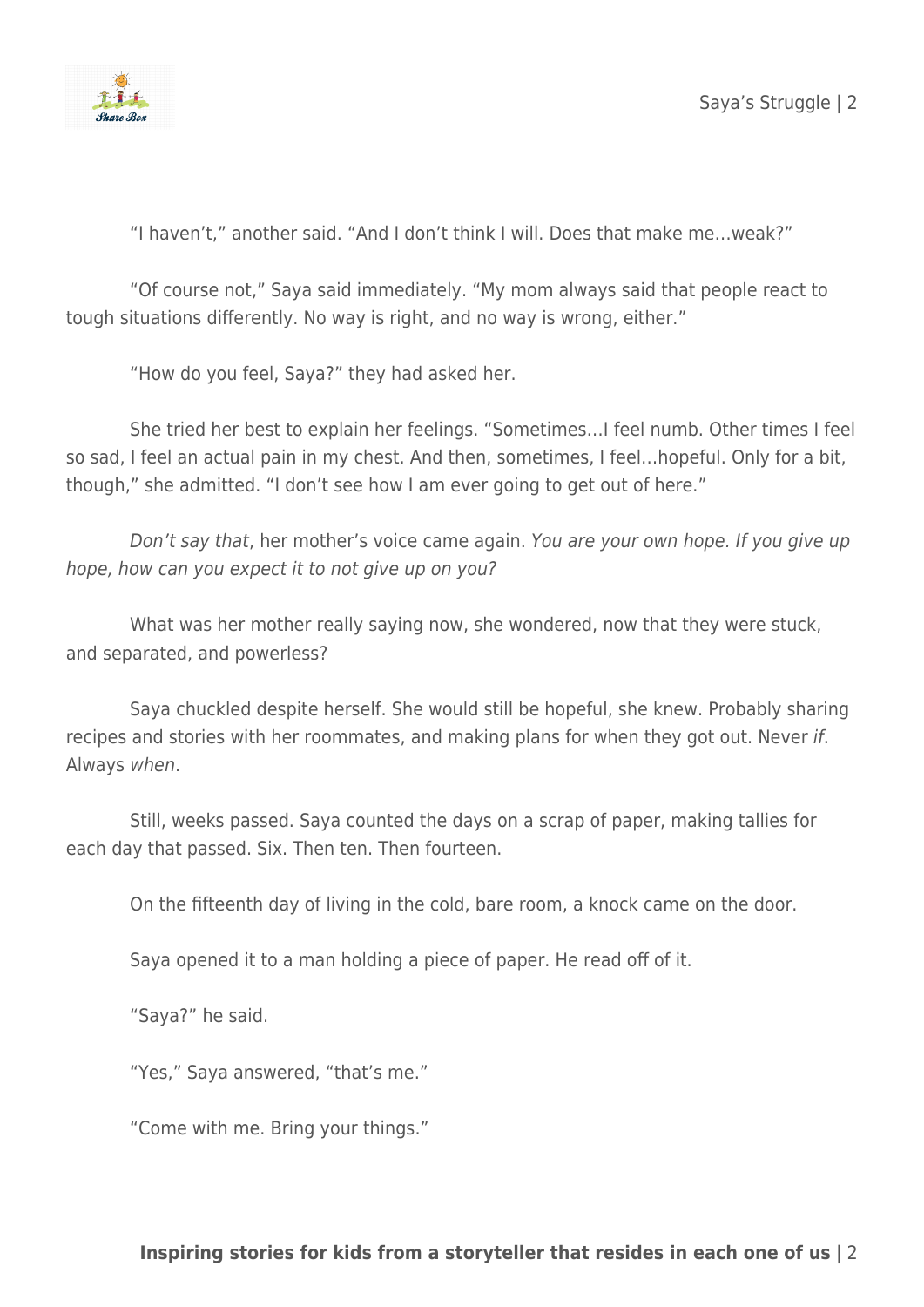

Saya's heart leapt. Could today be the day?

 She grabbed her small duffel bag, all that she had, and hurried out the door behind the man.

 They walked quickly down the now familiar hallways, past dozens of rooms filled with unhappy occupants just waiting for their turn to leave this place.

 They went down some stairs and out of the building, through a locked chain-link gate rimmed with barbed wire, and into an office-type room Saya had never been to before.

In the room sat her mother.

Saya gasped. "Mama!" she called running to her.

Her mother stood hurriedly and caught her in a tight hug.

"Saya, my darling," she said lovingly. "It is so good to see you!"

"You, too," Saya said, squeezing her tightly. "What is happening?"

"We are leaving!" her mother said excitedly. "We are leaving at last!"

She held Saya back at arms length. "Did you keep hope?" she asked seriously.

"I tried, Mama," Saya admitted. "But it wasn't easy.

 "Of course it wasn't easy," her mother said with a short laugh. "No one said keeping hope would ever be easy. But it will always carry you through to the other side. Keeping your hope alive, feeding it and nurturing it; it is the best way to live."

 Saya knew she was right. "You're right, Mama," she said. "I will keep practicing feeding my hope."